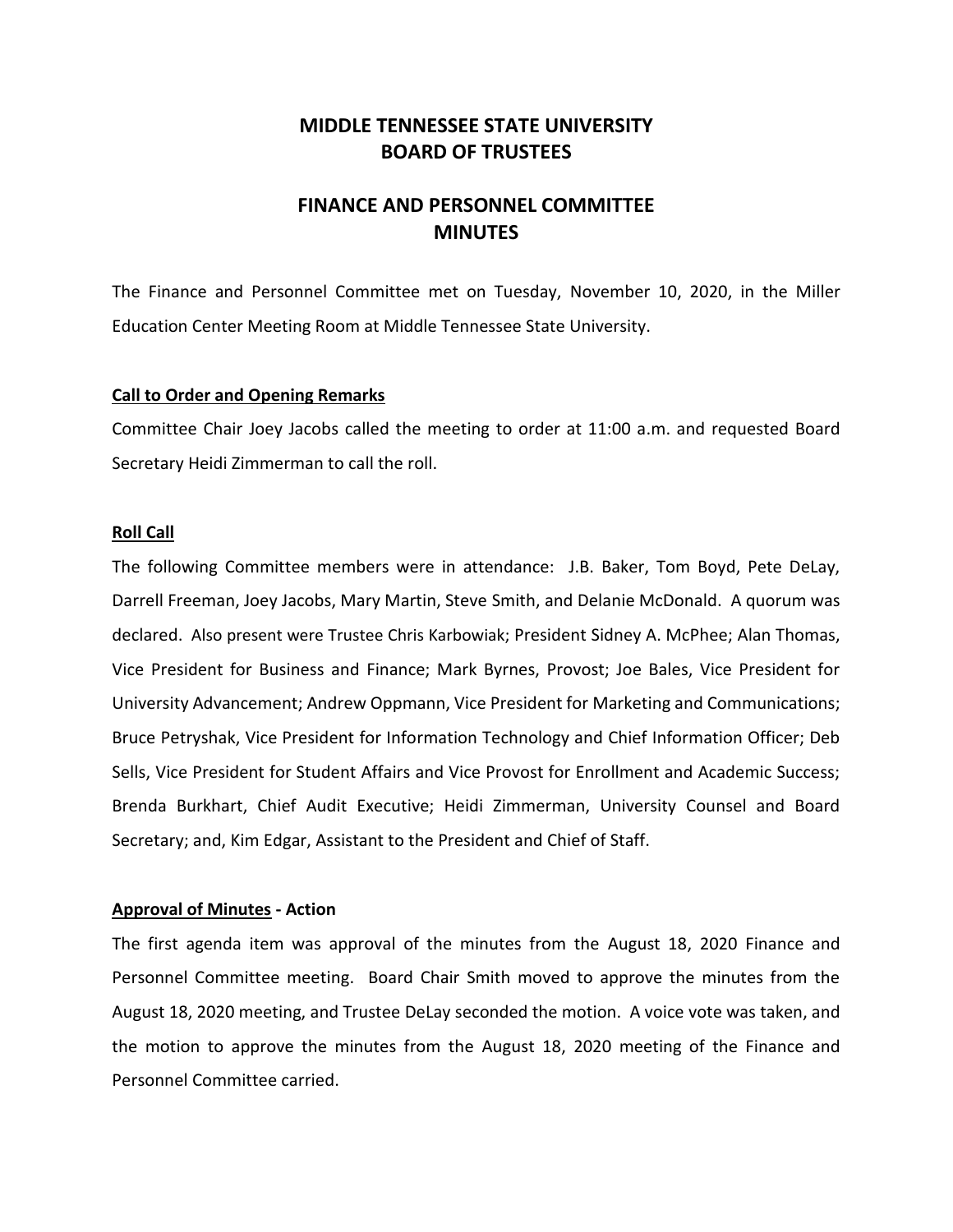## **2020-21 October Revised Budget - Action**

The next agenda item was a recommendation for approval of the 2020-21 October Revised Operating Budget. Mr. Thomas reminded the Committee that all new funding for higher education, including salary increase funding, was removed from the state budget in June along with most capital outlay and capital maintenance funding. He then provided a summary of the following changes made since the July (Original) Budget:

- Adjustments to Tuition and Fee Revenue, mainly due to not charging the fee for online courses.
- Reduction in the State Appropriation to reflect the June Legislative adjustments to the State budget.
- Adjusted expenditure budgets for: (1) re-budgeting of various student fee balances from the prior year, (2) purchases in process at year-end but not be completed until the current fiscal year, (3) additional safety and security initiatives, (4) scholarships, and (5) marketing and branding.
- Reallocation of expenditure budgets to cover: (1) reduction in appropriation, (2) faculty promotions, (3) increases in funding for scholarships and discounts, (4) software maintenance agreements, and (5) funding for new academic programs approved by THEC for FY 2020-21.
- Adjustments to auxiliary and restricted budgets based on information obtained since the July Budget submission.

Mr. Thomas then directed the Committee to the summary of disclosed Bond Finance projects included in the meeting materials. He noted that financing for the School of Concrete & Construction Management was recently approved by the Tennessee State School Bond Authority (TSSBA), and short-term financing is now available for the project.

Next, Mr. Thomas provided updates on additional COVID-19 related costs and CARES Act funding. He stated that lost revenues and additional COVID-19 expenses since March of approximately \$20 million could be attributed in large part to reduced housing occupancy, reduced athletic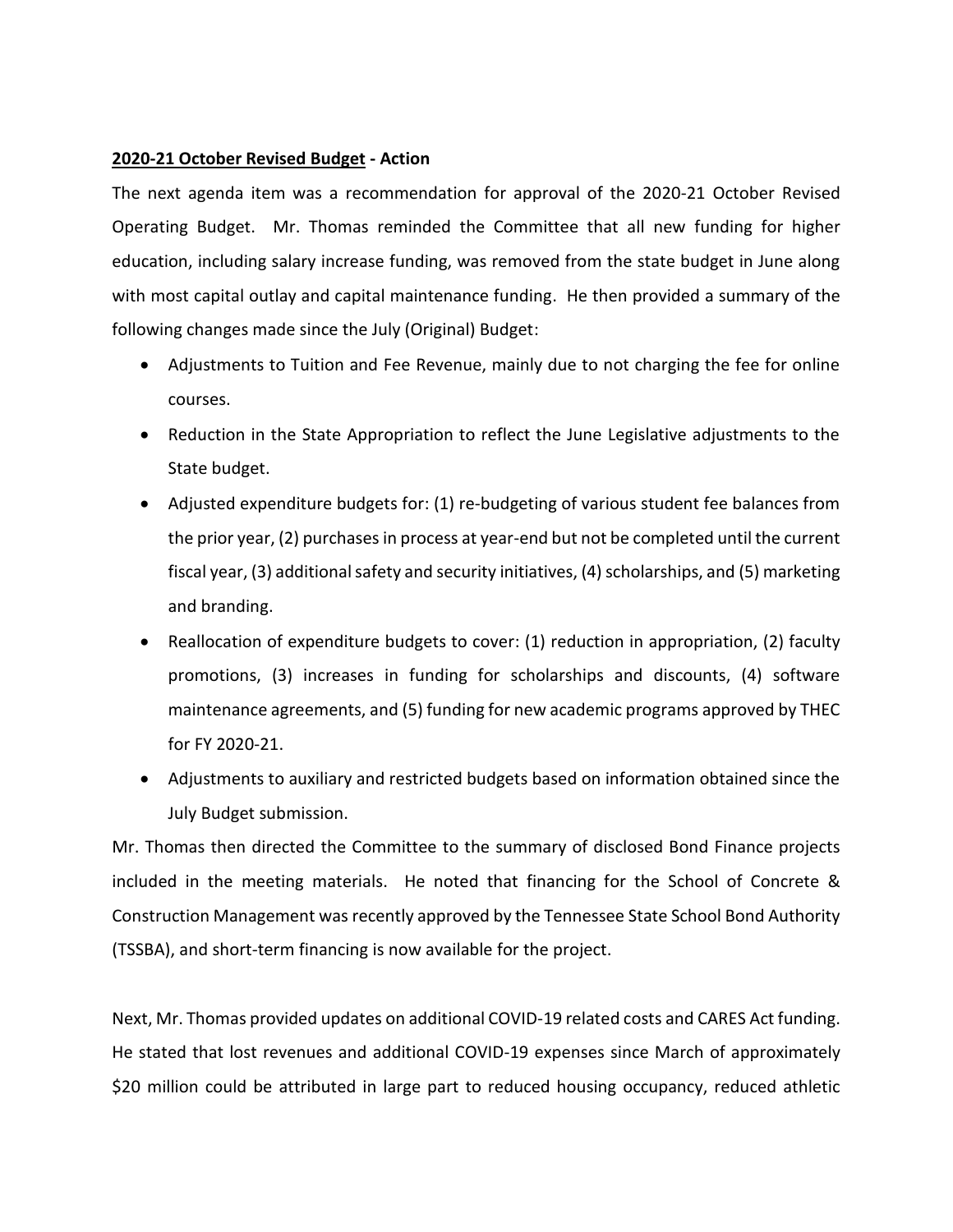revenues, and online course fee waivers. He informed the Committee that \$17.4 million of the \$19.7 million CARES Act funding had been spent, leaving a balance of approximately \$2.3 million in reserve to cover additional COVID-19 related expenses or fund other items as allowed by the U.S. Department of Education. All of the remaining funding will be spent by the middle of May 2021. Trustee Martin asked which University area was most affected by lost revenues and COVID-19 related costs. Mr. Thomas responded that auxiliaries took a large portion of the hit, with housing being the area most affected; however, they ended the 2020-21 fiscal year well by conservatively spending from March through June, allowing them to build up reserves that can be accessed this year as necessary. Trustee Baker stated the University must be prepared for the possibility of budget cuts due to the COVID-related economic challenges being experienced by the state. Dr. McPhee informed the Committee that he has held virtual campus town hall meetings with every department on campus over the past three weeks. Employees were informed in those meetings that even though higher education was held harmless from the 12% across-the-board budget reduction this year, they must be prepared for other challenges to the state budget that could significantly affect the University budget. He stated that scenario planning had been done at the executive leadership level in preparation for the possibility of a move in that direction. However, he indicated he was hopeful that higher education would not be affected by any state budget reductions during this particular economic downturn. Mr. Thomas added that the Tennessee Higher Education Commission (THEC) had submitted a 2% reduction scenario in the budget submitted to the Governor's Office, which is comparable to what had been presented in previous years.

Dr. McPhee thanked the Board for their approval in June of the University's recommendation for a 0% increase in tuition and fees. He indicated this was a factor in the Governor's decision to hold higher education harmless from the 12% across-the-board budget reduction. In a final note, Mr. Thomas informed the Committee that approximately 30 unfilled positions had been cut University-wide as part of the \$6.9 million in reductions needed to balance this year's budget. Chairman Jacobs asked for a motion to approve the revised budget. A motion was made by Trustee DeLay and seconded by Trustee Boyd to approve the FY 2021-22 October Revised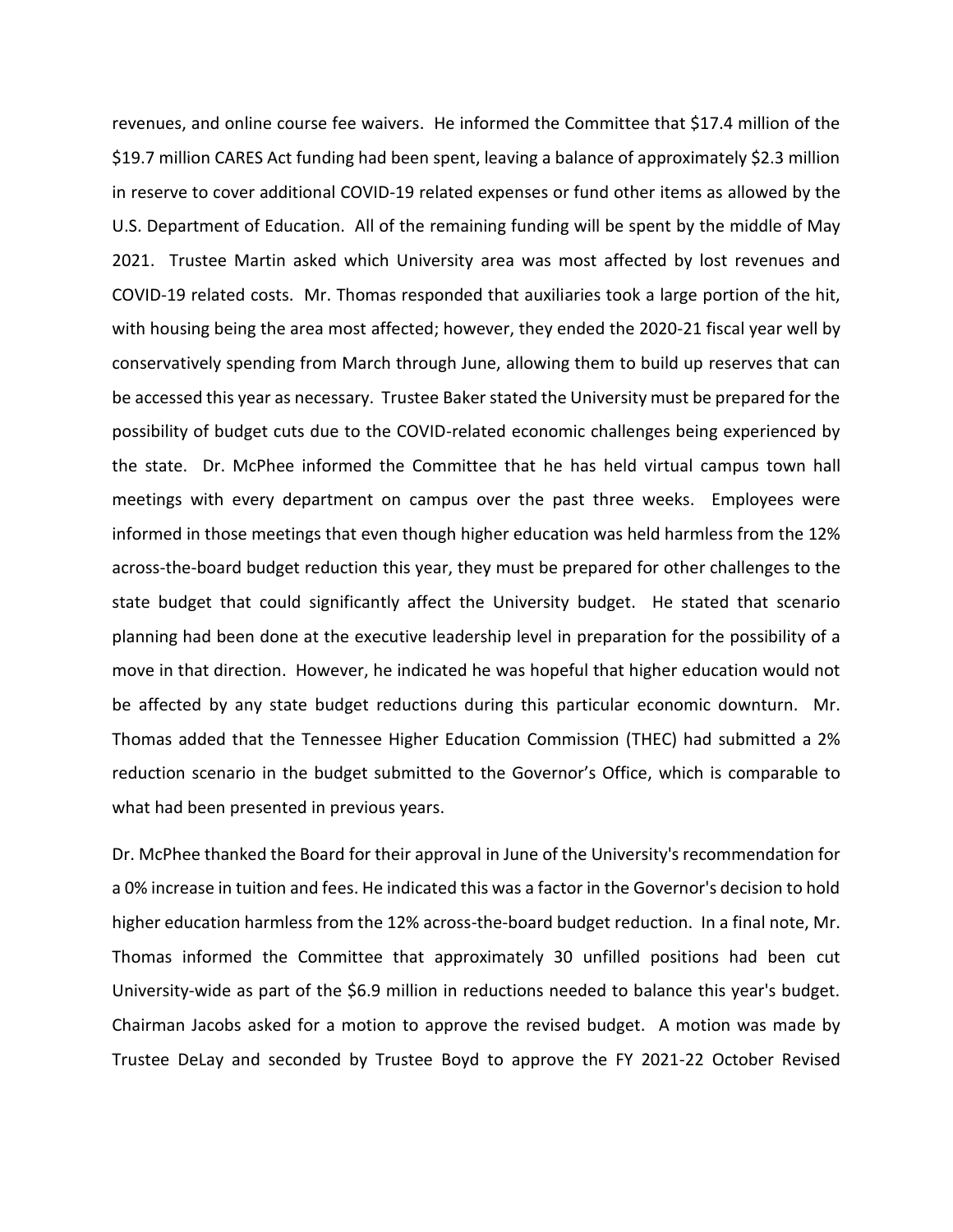Operating Budget. A voice vote was taken, and the motion to approve the FY 2021-22 October Revised Operating Budget passed unanimously.

## **THEC 2021-22 Capital Outlay/Maintenance Recommendations – Information**

The next agenda item was an information update from Bill Waits, Assistant Vice President for Campus Planning, concerning the University's capital outlay and capital maintenance funding requests. Mr. Waits reminded the Committee that the MTSU Board of Trustees approved the FY 2021-22 Capital Outlay Project Submittal for the Applied Engineering Building in June of this year. The \$55 million project is a 92,000 square foot building that will provide a new center for the University's expanding engineering and technology programs. Mr. Waits stated that he was happy to report that the project ranked #3 on THEC's priority list of capital outlay funding requests. He noted that the first two projects on the list were held over from THEC's prior year recommendations due to the pandemic, so the Applied Engineering Building ranked as high as possible on the list given the current circumstances.

Next, Mr. Waits provided an update on the ten (10) capital maintenance projects approved by the Board of Trustees in June for capital budget inclusion. He directed the Committee to THEC's 2021-22 Capital Maintenance Projects Recommendation list in the meeting materials and noted that all ten projects totaling approximately \$10 million were included in the recommendation in order of priority. He indicated that, as in previous years, 50% of the projects would likely be funded depending on their individual budgets.

Board Chair Smith congratulated Mr. Waits on the ranking for the Applied Engineering Building. Dr. McPhee informed the Committee that THEC relies on outside professionals to determine project rankings, and the University's Applied Engineering Building project ranked number one in this process for the new year. Dr. McPhee thanked the staff and faculty that worked to put the project together. He stated that the Executive Director of THEC had informed him that he was optimistic the project would move forward for state funding.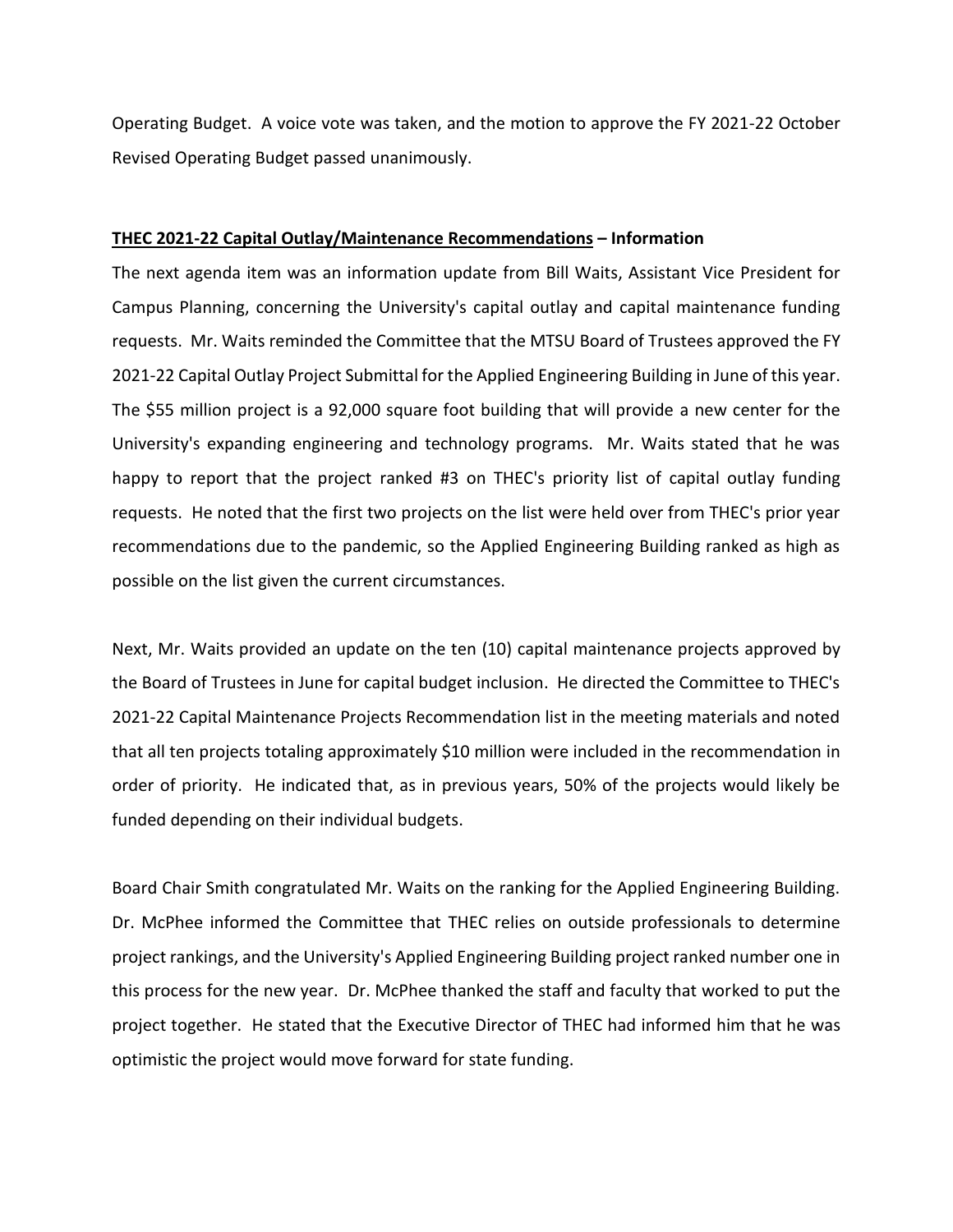## **THEC 2021-22 Operating Recommendations – Information**

The next item on the agenda was a report from Mr. Thomas on the recommendations made by THEC at its fall meeting concerning operating appropriations and a tuition guidance range. He informed the Committee that the 2021-22 operating state appropriations recommendation for MTSU was \$107.5, a \$1.0 million increase over 2020-21 appropriations. The net increase resulted from a combination of a decrease of \$2.2 million in the outcomes formula adjustments and a \$3.2 million increase in proposed new funding for higher education. A handout was provided to the Committee members containing metrics used in the funding formula for all of higher education. Mr. Thomas explained how a small decline in some of the metrics could significantly impact appropriations. Funding is reallocated from MTSU even when the University produces more Bachelor's degrees and has larger focus populations among all institutions other than the University of Tennessee at Knoxville. Discussion ensued concerning plans to work with THEC to develop an equitable solution for institutions that are penalized under the current formula for being successful.

### **Philanthropy Report - Information**

The final agenda item was a report from Joe Bales, Vice President for University Advancement, on the Middle Tennessee State University Foundation's philanthropic activity. Items presented for discussion included the following:

- 5-year fundraising results, national trends, and comparisons
- Individual unit performance
- Foundation assets and endowment management
- Current challenges and opportunities
- Trustee Fund update

Mr. Bales informed the Committee that despite the difficult conditions this year due to the pandemic, natural disasters, and presidential race, the Foundation giving totals have remained relatively stable and were even up by a little over 5% last fiscal year. Even though there has been a decline in donations under \$1000, there is an expectation that major gifts for larger projects, such as the Applied Engineering Building, will increase the chance for continued stability. He noted that 92% of donations come from 10% of the Foundation donors, and that trend line is